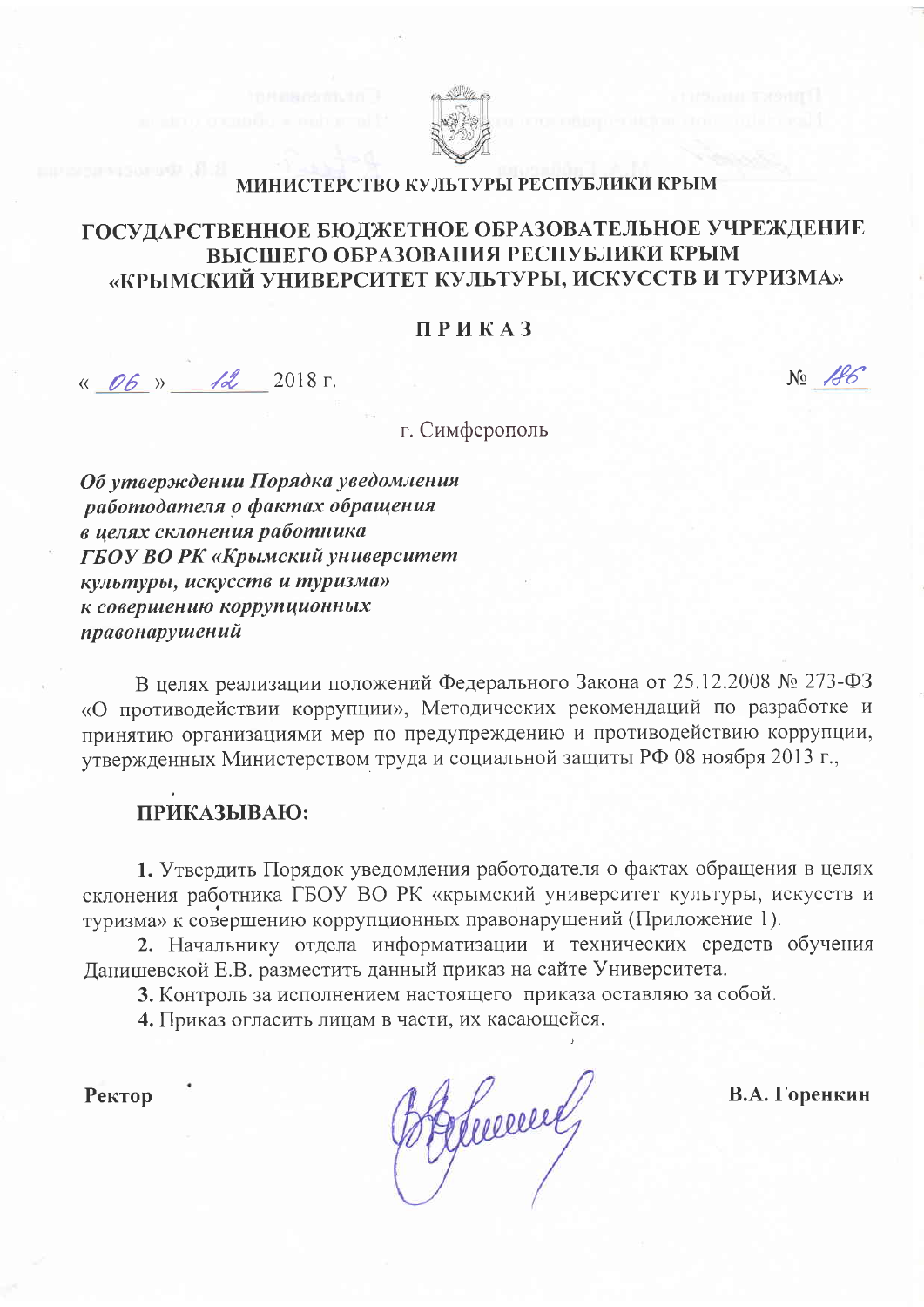Приложение № 1 к приказу от С. А. А. М. М.

# **УТВЕРЖДАЮ** Ректор ГБОУ ВО РК «Крымский

университет культуры, искусств и туризма» perere В.А. Горенкин 2018 г.

# ПОРЯДОК УВЕДОМЛЕНИЯ РАБОТОДАТЕЛЯ О ФАКТАХ ОБРАЩЕНИЯ В ЦЕЛЯХ СКЛОНЕНИЯ РАБОТНИКА ГБОУ ВО РК «КРЫМСКИЙ УНИВЕРСИТЕТ КУЛЬТУРЫ, ИСКУССТВ И ТУРИЗМА» К СОВЕРШЕНИЮ КОРРУПЦИОННЫХ ПРАВОНАРУШЕНИЙ

г. Симферополь, 2018г.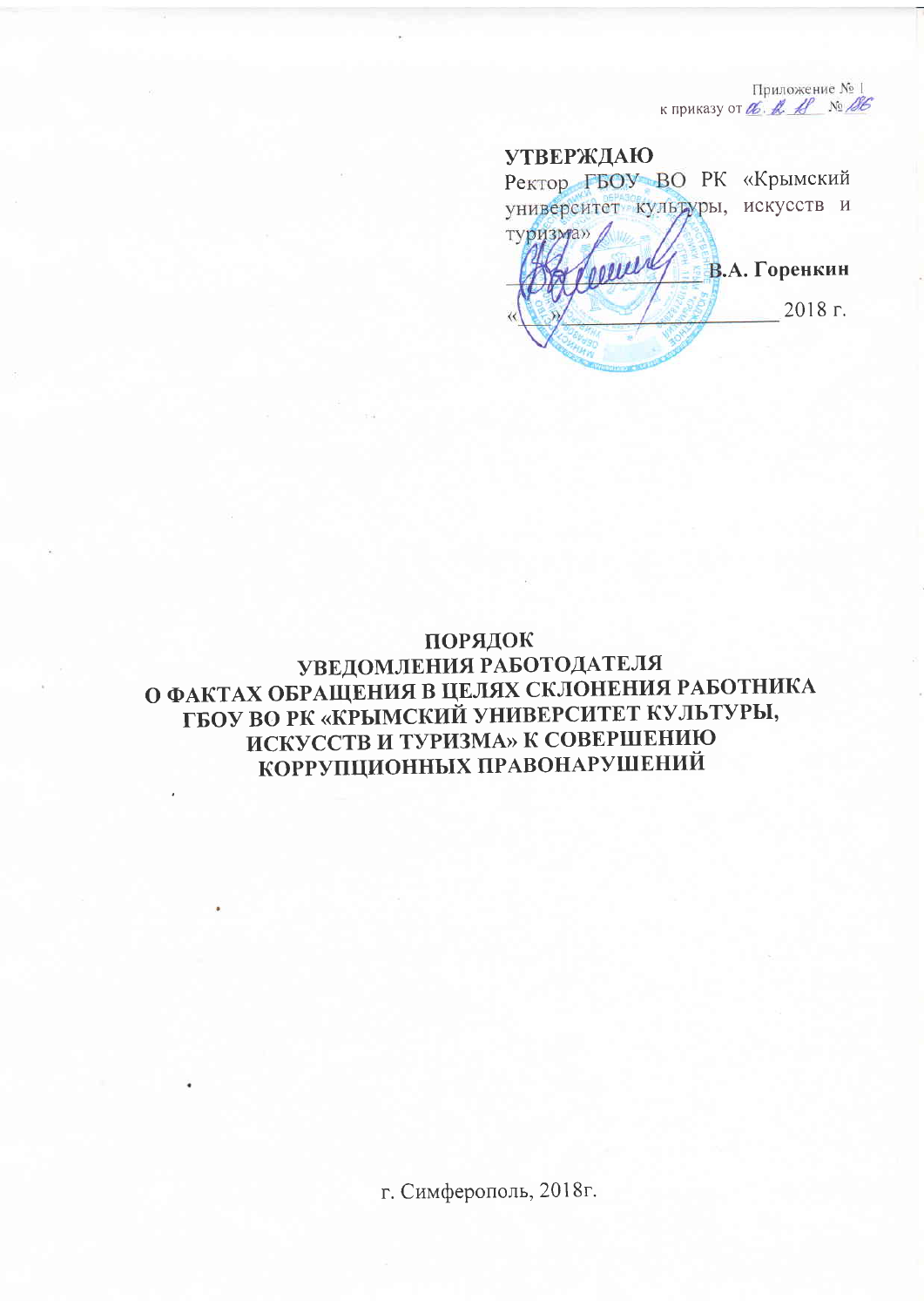1.1. Настоящий Порядок уведомления работодателя о фактах обращения в целях склонения работника ГБОУ ВО РК «крымский университет культуры, искусств и туризма» к совершению коррупционных правонарушений (далее соответственно - Порядок, работник, Университет), разработан в соответствии со статьей 11.1 Федерального закона от 25 декабря 2008 г. № 273-ФЗ «О коррупции» и регламентирует процедуру уведомления противодействии работодателя о фактах обращения в целях склонения работника Университета к совершению коррупционных правонарушений, а также регистрации такого уведомления и организации проверки содержащихся в нем сведений.

1.2. Обязанность уведомлять работодателя обо всех случаях обращения какихлибо лиц в целях склонения работника к совершению коррупционных правонарушений, за исключением случаев, когда по данным фактам проведена или проводится проверка, возлагается на работника.

1.3. Работник, которому стало известно о факте обращения к иным работникам в связи с исполнением должностных обязанностей каких-либо лиц в целях склонения работников к совершению коррупционных правонарушений, вправе уведомлять об этом должностное лицо, ответственное  $3a$ профилактику коррупционных и иных правонарушений в Университете, в соответствии с настоящим Порядком.

1.4. Уведомление о фактах обращения в целях склонения к совершению коррупционных правонарушений осуществляется работником в письменной форме произвольно или по рекомендуемому образцу (приложение № 1 к настоящему Порядку) не позднее рабочего дня, следующего за днем обращения к работнику в целях склонения его к совершению коррупционных правонарушений путем передачи уведомления должностному лицу, ответственному за работу по профилактике коррупционных и иных правонарушений в Университете, или направления такого уведомления администрации Университета посредством почтовой связи.

1.5. В случае нахождения работника в служебной командировке, в отпуске, вне места нахождения Университета, он обязан в течение суток с момента прибытия к месту осуществления своей трудовой функции письменно уведомить должностное лицо, ответственное за работу по профилактике коррупционных и иных факте склонения его к совершению коррупционных правонарушений,  $\overline{O}$ правонарушений.

1.6. В уведомлении о факте склонения к совершению коррупционных правонарушений указывается следующие сведения:

1) должность, фамилия, имя, отчество (при наличии) ректора Университета, на имя которого направляется уведомление;

2) фамилия, имя, отчество (при наличии), должность, номер телефона работника;

3) все известные сведения о лице, склоняющем к совершению коррупционного правонарушения;

4) сущность предполагаемого коррупционного правонарушения;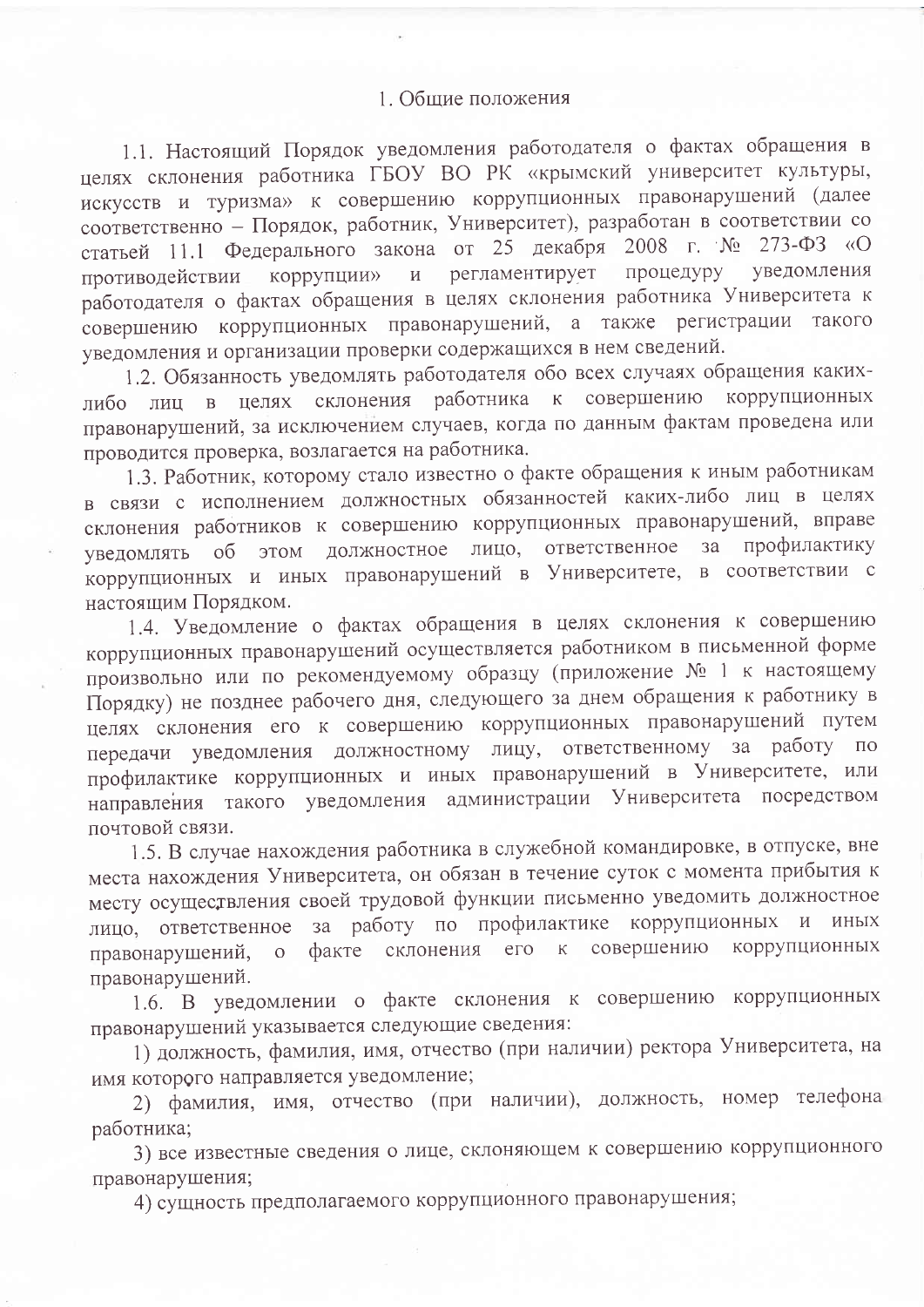5) способ склонения к совершению коррупционного правонарушения;

коррупционного совершению время склонения  $\rm K$ место, дата,  $6)$ правонарушения;

7) обстоятельства склонения к совершению коррупционного правонарушения;

совершению факту склонения  $K$ имеющиеся по 8) дополнительные коррупционного правонарушений документы.

Уведомление должно быть лично подписано работником с указанием даты его составления.

1.7. К уведомлению прилагаются все имеющиеся материалы, подтверждающие обстоятельства обращения к работнику в целях склонения его к совершению коррупционных правонарушений.

1.8. В соответствии со статьей 9 Федерального закона от 25.12.2008 № 273-ФЗ «О противодействии коррупции» невыполнение работником требований Порядка является правонарушением, влекущим его увольнение либо привлечение его к иным видам ответственности в соответствии с законодательством Российской Федерации.

# 2. Прием и регистрация уведомлений

работу по профилактике ответственное за Должностное лицо,  $2.1.$ коррупционных и иных правонарушений, ведет прием, регистрацию и учет поступивших уведомлений, обеспечивает конфиденциальность и сохранность данных, полученных от работника, склоняемого к совершению коррупционного правонарушения, а также несет персональную ответственность в соответствии с законодательством Российской Федерации за разглашение полученных сведений.

2.2. Уведомление регистрируется в журнале регистрации уведомлений о фактах обращения в целях склонения работника к совершению коррупционных правонарушений (далее - Журнал) (приложение № 2 к настоящему Порядку). Журнал должен быть зарегистрирован, прошит, пронумерован и заверен печатью и подписью ответственного за работу по профилактике коррупционных и иных правонарушений лица. В Журнал вносится запись о регистрационном номере уведомления, дате и времени регистрации уведомления, фамилии, имени, отчестве работника, представившего уведомление, кратком содержании уведомления, имени, отчестве работника. фамилии, уведомления, количестве листов зарегистрировавшего уведомление, и его подписи.

2.3. После регистрации уведомления в Журнале заполняется талон, который состоит из двух частей: талона-корешка и талона-уведомления (приложение № 3 к настоящему Порядку). Работнику выдается под роспись талон-уведомление с указанием данных о лице, принявшем уведомление, даты и времени его регистрации, а талон-корешок остается у должностного лица, ответственного за работу по профилактике коррупционных и иных правонарушений.

В случае если уведомление поступило по почте, талон-уведомление направляется работнику, направившему уведомление, по почте заказным письмом.

Отказ в регистрации уведомления, а также невыдача талона-уведомления не допускаются.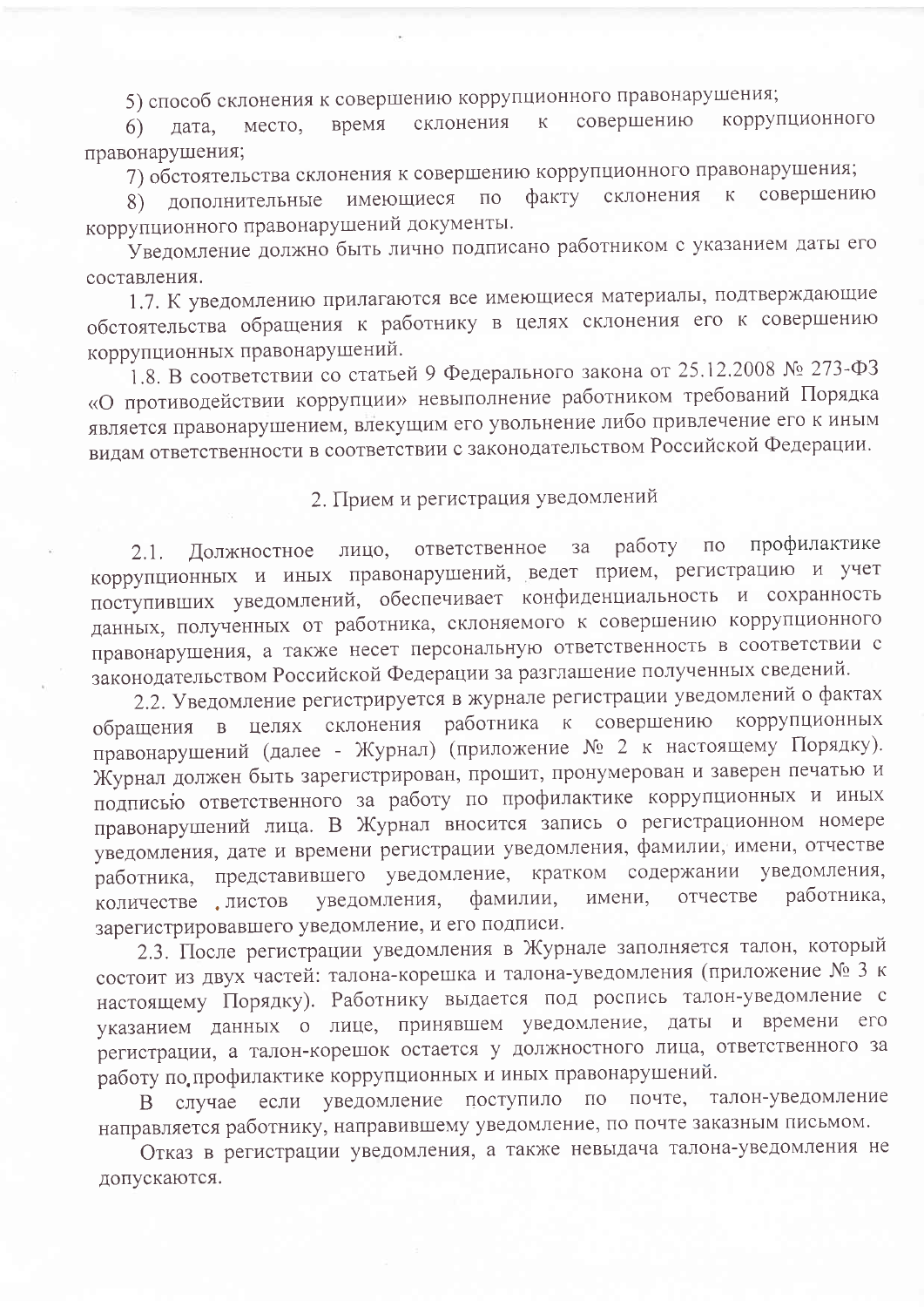# 3. Организация проверки содержащихся в уведомлениях сведений

3.1. Зарегистрированное уведомление в тот же день передается на рассмотрение ректору или лицу, его замещающему, для принятия решения об организации проверки содержащихся в нем сведений.

3.2. Ректор по результатам рассмотрения уведомления принимает решение об организации проверки содержащихся в уведомлении сведений и назначает ответственное за проведение проверки факта обращения в целях склонения работника к совершению коррупционных правонарушений должностное лицо.

3.3. Организация проверки сведений о фактах склонения работника к совершению коррупционных правонарушений или о ставших известными фактах обращения к иным работникам с аналогичной целью осуществляется должностным лицом Университета, ответственным за работу по профилактике коррупционных и иных правонарушений во взаимодействии, при необходимости, с другими подразделениями Университета.

При проведении проверки представленных сведений должностное лицо, ответственное за работу по профилактике коррупционных и иных правонарушений, вправе:

- проводить беседы с работником, подавшим уведомление (указанным в уведомлении);

- получать от работника пояснения по сведениям, изложенным в уведомлении;

- изучать представленные работникам материалы;

- получать информацию по обстоятельствам, указанным в уведомлении, у других физических лиц посредством проведения бесед и представления с их согласия письменных пояснений и документов;

- совершения иных действий и мероприятий, предусмотренных действующим законодательством, ведомственными и локальными актами.

3.4. Проверка сведений, содержащихся в уведомлении, осуществляется должностным лицом Университета, ответственным за работу по профилактике коррупционных и иных правонарушений, в пределах своих полномочий в срок, не превышающий 10 дней с даты регистрации уведомления в Журнале. По окончании проверки материалы проверки вместе с прилагаемыми документами представляются должностным лицом, ответственным за работу по профилактике коррупционных и иных правонарушений, ректору или его представителю для принятия решения об обращении в правоохранительные органы.

ответственное за работу по профилактике Должностное лицо,  $3.5.$ коррупционных и иных правонарушений, в течение 7 дней уведомляют работника, направившего уведомление, о принятом решении.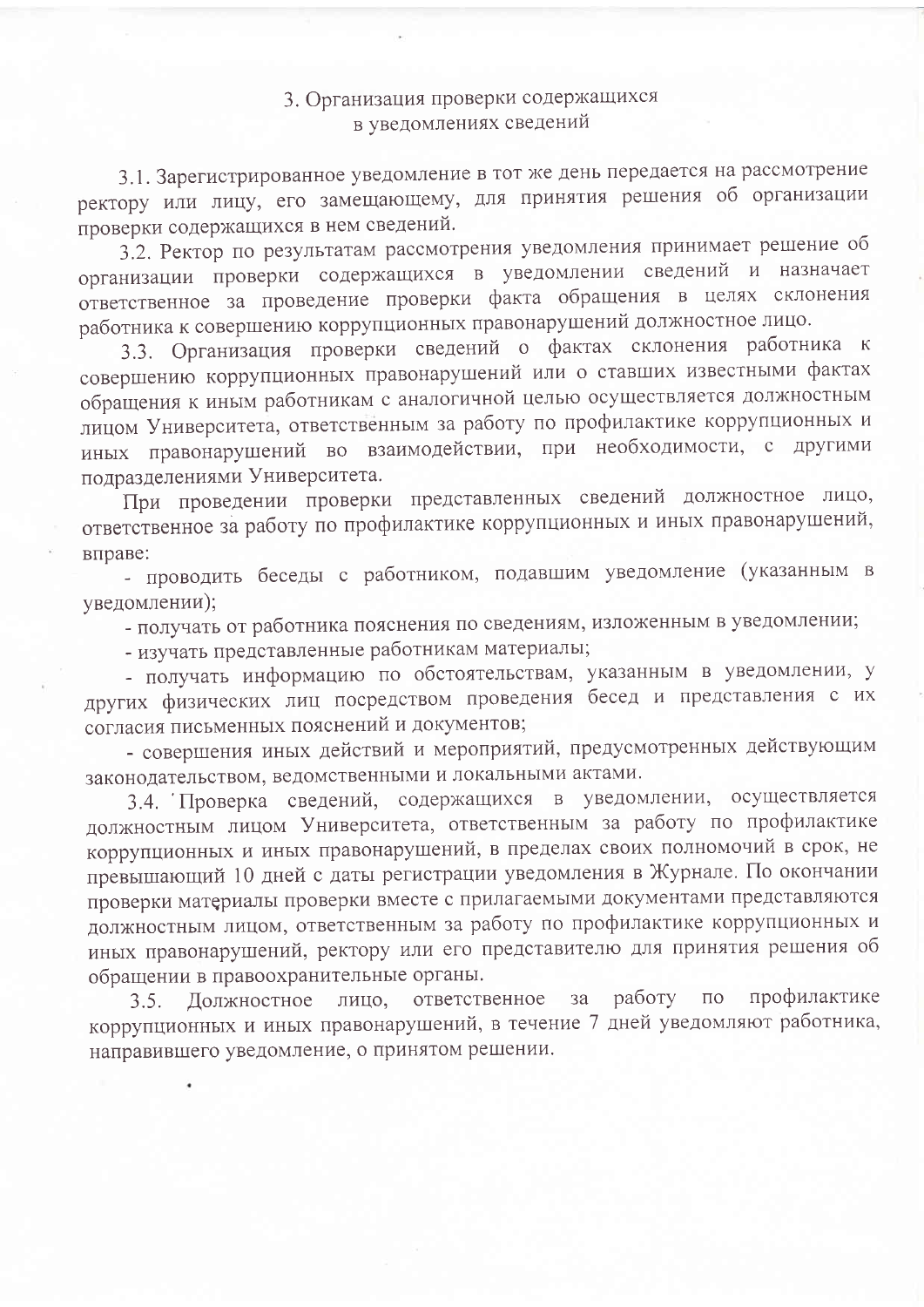Приложение № 1

к Порядку уведомления работодателя о фактах обращения в целях склонения работника ГБОУ ВО РК «Крымский университет культуры, искусств и туризма» к совершению коррупционных правонарушений

Рекомендуемый образец

Ректору ГБОУ ВО РК «Крымский университет культуры, искусств и туризма»

 $OT$ 

(фамилия, имя, отчество, должность, контактный телефон)

#### Уведомление о факте обращения в целях склонения работника к совершению коррупционных правонарушений

Настоящим уведомляю, что:

 $\Gamma$ 

(описание обстоятельств, при которых стало известно о случаях обращения к работнику в связи с исполнением

им должностных обязанностей каких-либо лиц в целях склонения его к совершению коррупционных

правонарушений)

(дата, место, время)

 $2)$ 

(подробные сведения о коррупционных правонарушениях, которые

должен был бы совершить работник по просьбе обратившихся лиц)

 $3)$ 

(все известные сведения о физическом (юридическом) лице, склоняющем к коррупционному правонарушению)

 $4)$ 

(способ и обстоятельства склонения к коррупционному правонарушению, а также информация об отказе

(согласии) работника принять предложение лица о совершении коррупционного правонарушения)

(подпись)

(инициалы и фамилия)

 $(*дата*)$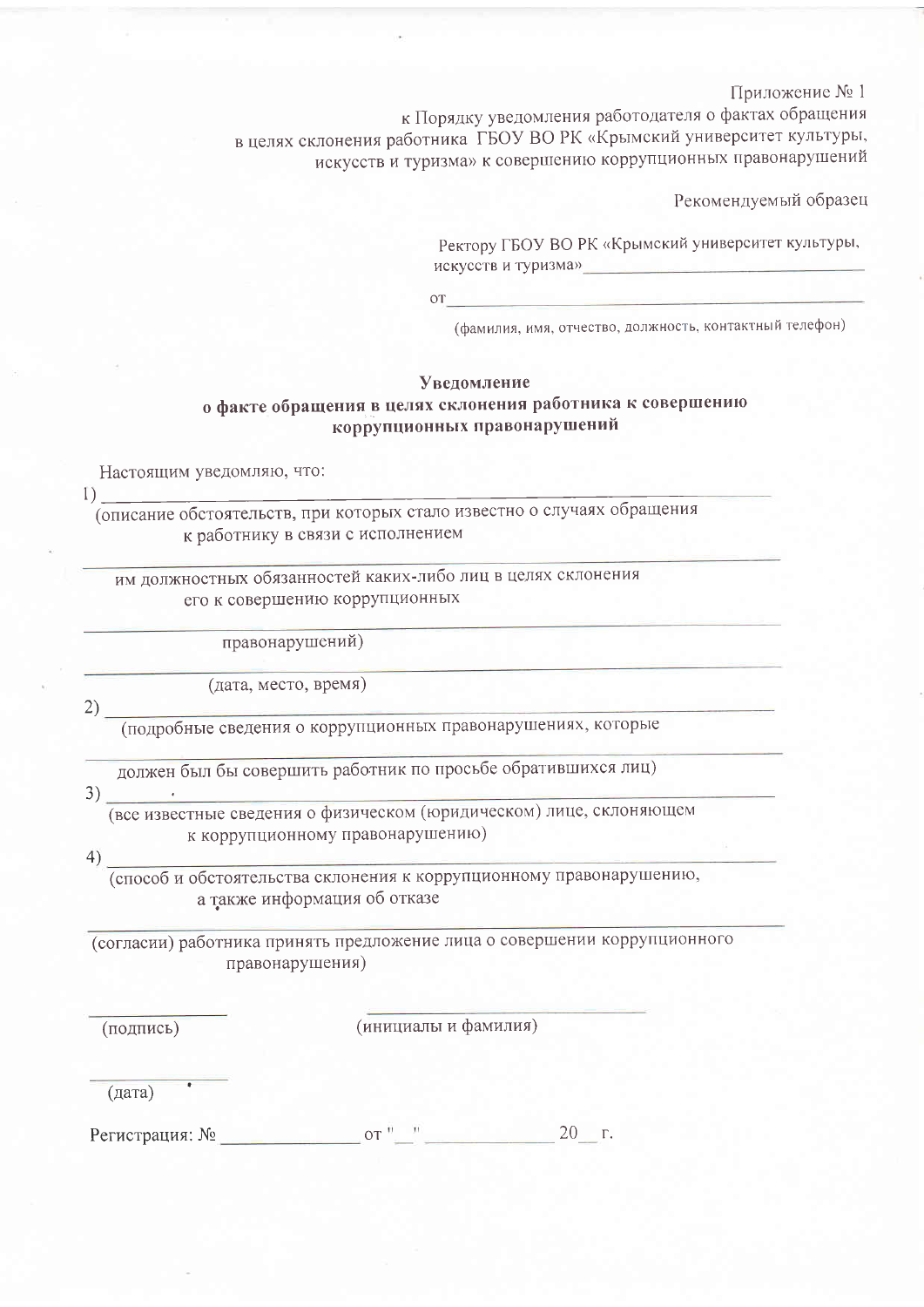| искусств и туризма» к совершению коррупционных правонарушений<br>к Порядку уведомления работодателя о фактах обращения<br>в целях склонения работника ГБОУ ВО РК «Крымский университет культуры,<br>Приложение № 2 |                                                                                                                        |                                |                                         |                          |  |  |
|--------------------------------------------------------------------------------------------------------------------------------------------------------------------------------------------------------------------|------------------------------------------------------------------------------------------------------------------------|--------------------------------|-----------------------------------------|--------------------------|--|--|
|                                                                                                                                                                                                                    |                                                                                                                        | Ф.И.О. лица,<br>принявшего     | уведомление                             | $\infty$                 |  |  |
|                                                                                                                                                                                                                    | к совершению коррупционных правонарушений<br>регистрации уведомлений о фактах<br>обращения в целях склонения работника | содержание<br>Краткое          | уведомления                             | Γ                        |  |  |
|                                                                                                                                                                                                                    | ЖУРНАЛ                                                                                                                 |                                |                                         | $\circ$                  |  |  |
|                                                                                                                                                                                                                    |                                                                                                                        | уведомление                    | должность телефон                       | $\overline{5}$           |  |  |
|                                                                                                                                                                                                                    | ГБОУ ВО РК «Крымский университет культуры, искусств и туризма»                                                         | Сведения о работнике, подавшем | удостоверяющий<br>документ,<br>личность | 4                        |  |  |
|                                                                                                                                                                                                                    |                                                                                                                        |                                | $\Phi$ .K.O.                            | 3                        |  |  |
|                                                                                                                                                                                                                    |                                                                                                                        | Номер и дата                   | уведомления<br>регистрации              | $\overline{\mathcal{C}}$ |  |  |
|                                                                                                                                                                                                                    |                                                                                                                        | ğ                              | $\frac{1}{\pi}$                         |                          |  |  |